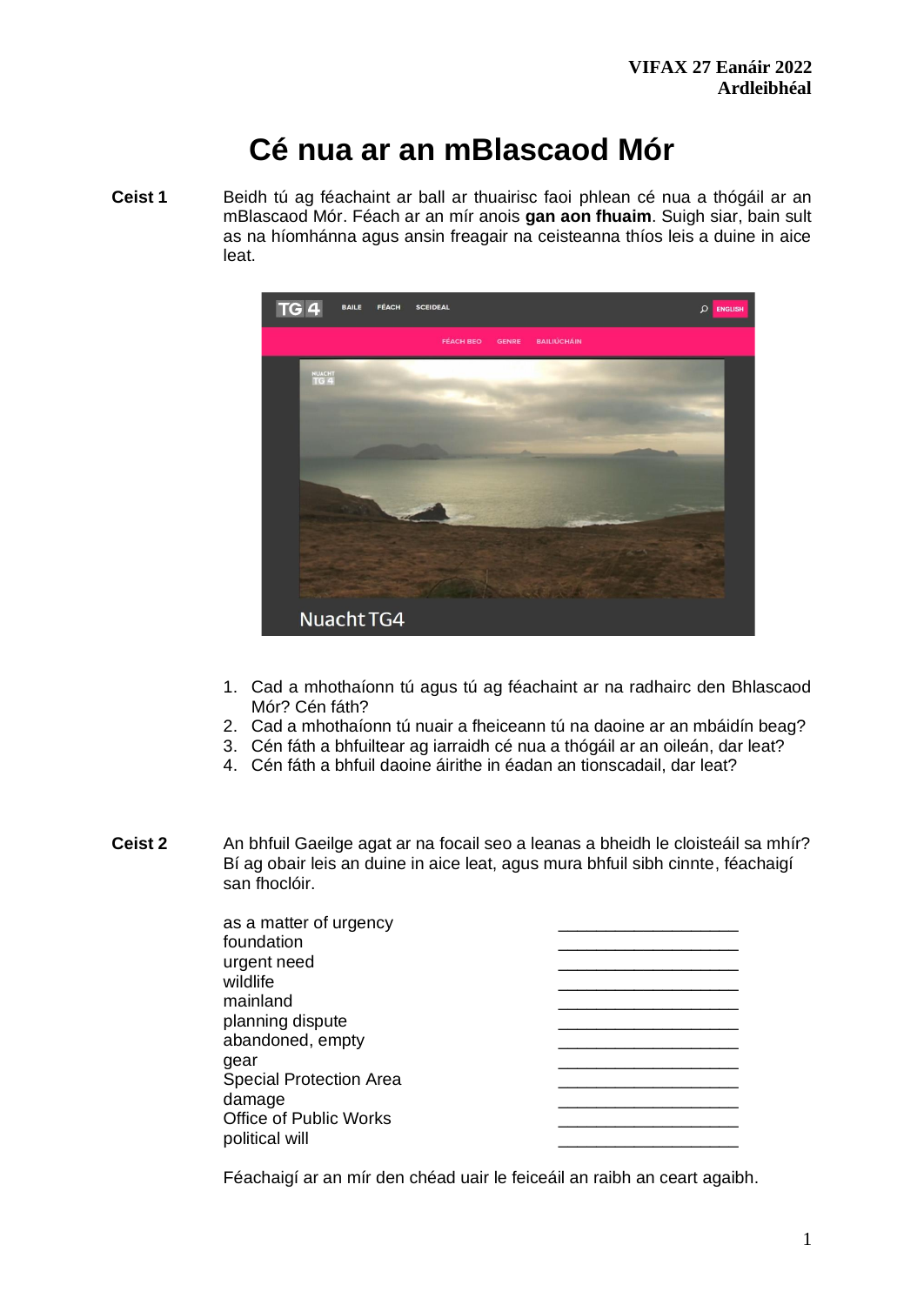### **Ceist 3** Féach ar an tuairisc arís agus freagair na ceisteanna:

- 1. Conas atá an scéal difriúil leis na smaointe a bhí agat féin faoi sular fhéach tú ar an mír?
- 2. Cad a bhí le rá ag Pádraig Firtéir, Donncha Ó Céilleachair agus Greg Ó Cathasaigh faoin ábhar?
- **Ceist 4** '*… ó dheas…*'

| ó dheas   |  |
|-----------|--|
| ó thuaidh |  |
| aneas     |  |
| aduaidh   |  |
| siar      |  |
| thiar     |  |
| aniar     |  |
| soir      |  |
| thoir     |  |
| anoir     |  |

Samhlaigh go bhfuil tú i do chónaí i mBaile Átha Cliath. Bain úsáid as na focail sa bhosca thuas chun na habairtí seo a leanas a aistriú go Gaeilge. Caithfidh tú focal amháin, ar a laghad, ón mbosca a úsáid i ngach abairt.

- 1. I'm going south to Cork tomorrow.
- 2. My friend is coming from Conamara next week.
- 3. When I was in Conamara I went north to Sligo for a day.
- 4. I'll be going to Galway at the weekend.
- 5. My mother came from Belfast to visit.
- 6. There is a southerly wind today.
- 7. A northwest wind is usually cold.
- **Ceist 5** '*… lucht timpeallachta…*' agus '*…lucht feachtais…*'
	- 1. Cuir na focail seo in abairtí lena mbrí a léiriú.
		- *lucht pobal muintir*
	- 2. Cén fáth a bhfuil **a** ar an bhfocal *timpeallacht* agus **i** san fhocal *feachtas*?
- **Ceist 6** Díospóireacht ranga:

Ba cheart cé nua a thógáil ar an mBlascaod Mór.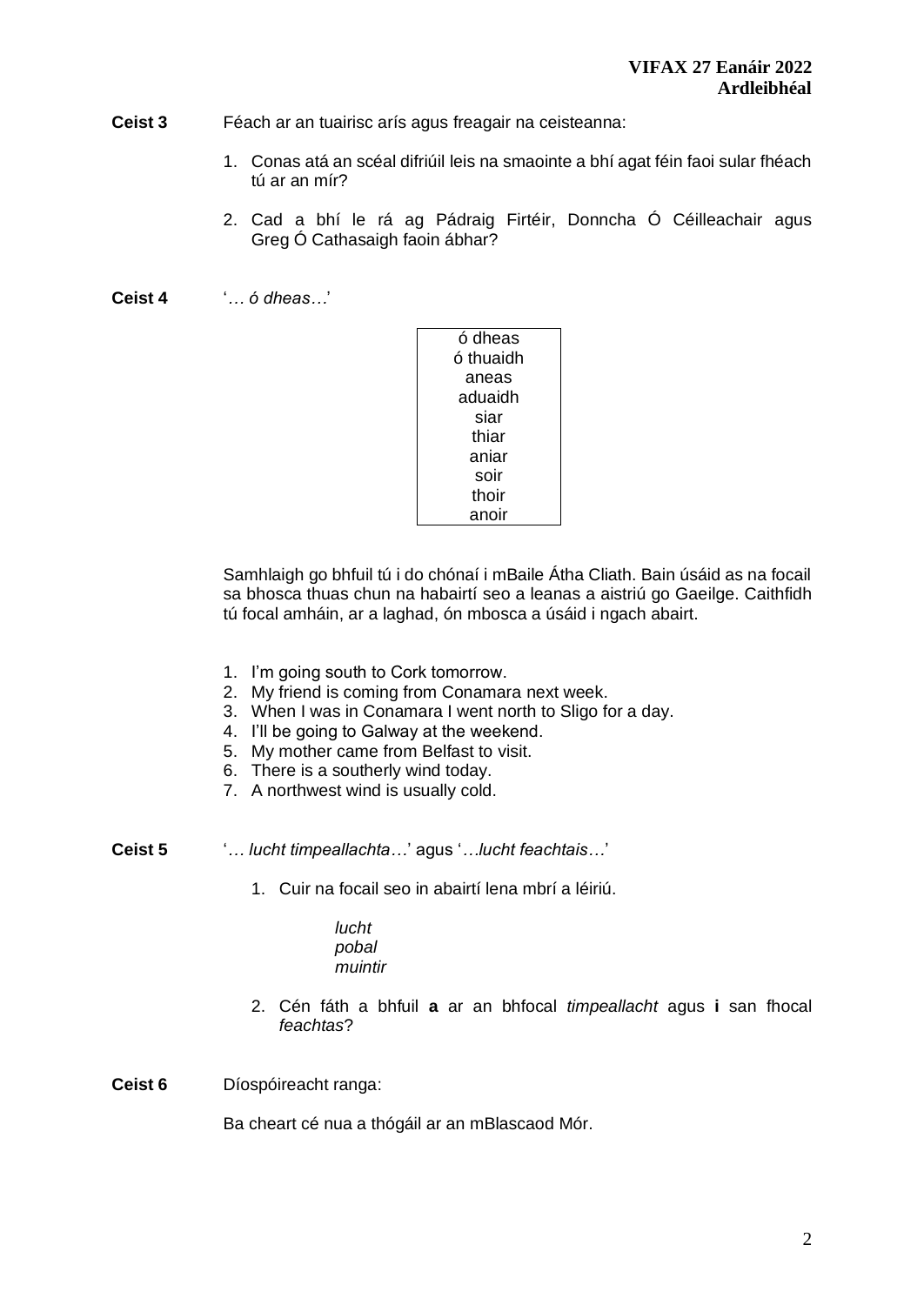# **Treoracha agus Freagraí**

# **Ceist 1**

Cuir an mhír ar siúl uair amháin gan aon fhuaim. Is féidir na foghlaimeoirí a chur ag plé na gceisteanna ansin i mbeirteanna nó i ngrúpaí de thriúr nó de cheathrar, sula seinnfear an tuairisc.

# **Ceist 2**

Is féidir an stór focal seo a phlé tar éis féachaint amháin.

| as a matter of urgency<br>foundation<br>urgent need<br>wildlife<br>mainland<br>planning dispute<br>abandoned, empty<br>gear<br><b>Special Protection Area</b><br>damage<br><b>Office of Public Works</b> | ar bhoi<br>fondúir<br>géargh<br>fiadhúl<br>míntír<br>aighne<br>bánaith<br>fearas<br>Limisté<br>díobhá<br>Oifig n |
|----------------------------------------------------------------------------------------------------------------------------------------------------------------------------------------------------------|------------------------------------------------------------------------------------------------------------------|
| political will                                                                                                                                                                                           | toil pho                                                                                                         |
|                                                                                                                                                                                                          |                                                                                                                  |

ar bhonn práinne  $f$ ondúireacht géarghá  $f$ *iadhúlra* planning dispute *aighneas pleanála* abandoned, empty *bánaithe*  Special Protection Area *Limistéar Faoi Chosaint Speisialta*  díobháil, damáiste Office of Public Works *Oifig na nOibreacha Poiblí* political will *toil pholaitiúil* 

# **Ceist 3**

Féach an script.

## **Ceist 4**

Tabhair faoi deara go bhfuil sé i bhfad níos nádúrtha *north, south* agus mar sin de a úsáid sa chaint i nGaeilge ná mar atá i mBéarla.

- 1. I'm going (south) to Cork tomorrow. *Beidh mé ag dul ó dheas go Corcaigh amárach.*
- 2. My friend is coming from Conamara next week. *Beidh mo chara ag teacht aniar as Conamara an tseachtain seo chugainn.*
- 3. When I was in Conamara I went north to Sligo for a day. *Nuair a bhí mé i gConamara, chuaigh mé ó thuaidh go Sligeach ar feadh lá amháin.*
- 4. I'll be going to Galway at the weekend. *Beidh mé ag dul siar go Gaillimh ag an deireadh seachtaine.*
- 5. My mother came from Belfast to visit. *Tháinig mo mháthair aduaidh as Béal Feirste ar cuairt.*
- 6. There is a southerly wind today. *Tá gaoth aneas ann inniu.*
- 7. A northwest wind is usually cold. *Is minic a bhíonn an ghaoth aniar aduaidh fuar go leor.*

# **Ceist 5**

Lucht: people, category of people Pobal: congregation, people, community Muintir: people, community, family

Tá an dá fhocal sa tuiseal ginideach, uatha. Is focal baininscneach é *timpeallacht* agus cuirtear **a** ag deireadh an fhocail. Is focal firinscneach é *feachtas* agus mar sin caolaítear é le **i** ag an deireadh.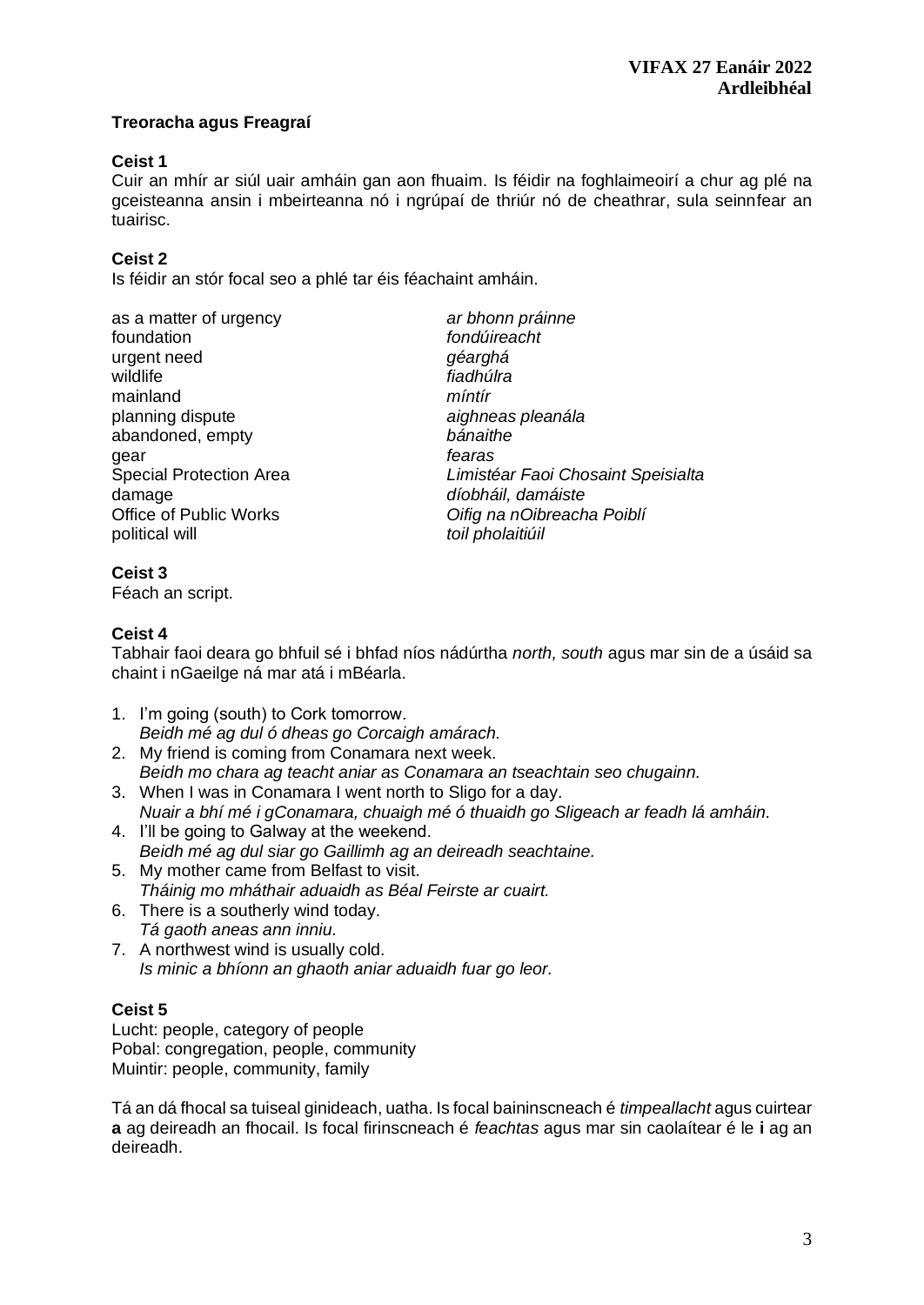# **Ceist 6**

Roinn an rang ina dhá ghrúpa agus abair leo go mbeidh leath an ranga i bhfabhar an rúin agus an leath eile i gcoinne an rúin. Tabhair tamall do gach grúpa (nó grúpaí) a gcuid argóintí a ullmhú sula gcuirfear tús leis an díospóireacht.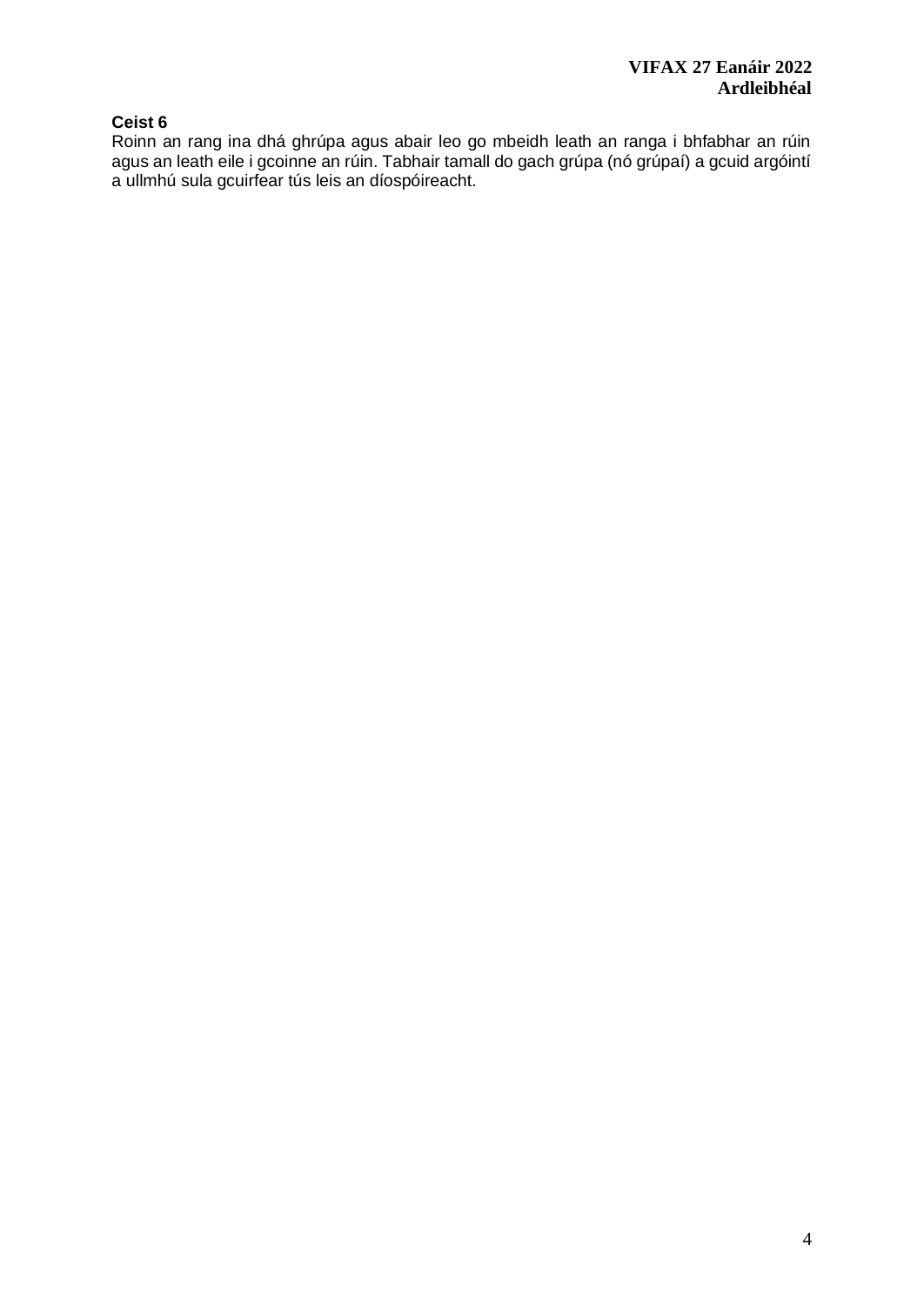## **Eimear Ní Chonaola**

Ó dheas anois agus tá éileamh déanta ar an Rialtas go dtógfaí cé nua ar an mBlascaod Mór ar bhonn práinne. Deir Fondúireacht an Bhlascaoid go bhfuil géarghá le cé nua ar an oileán le sábháilteacht a gcuairteoirí a chinntiú, ach deir lucht timpeallachta go bhféadfadh drochthionchar a bheith ag an bhforbairt ar chúrsaí fiadhúlra ar an oileán.

## **Seán Mac an tSíthigh**

Tugann breis agus 10,000 duine turas ar an mBlascaod Mór gach aon bhliain, ach ní thagann sé bog orthu. Caitear paisinéirí a aistriú ó na báid farantóireachta agus iad a chur i dtír i ndingís beaga de bharr éadoimhneas<sup>1</sup> an uisce le cois an ché<sup>2</sup> istigh.

In 2002, bhí €8.5 milliún luaite le cé nua anseo, mar aon le feabhas a chur ar ché Dhún Chaoin ar an míntír, ach ar chúiseanna éagsúla, aighneas pleanála san áireamh, fágadh an togra sin i dtraipisí.

Ach anois tá caint ar ché nua don mBlascaod<sup>3</sup> sa treis arís.

## **Pádraig Firtéir, Cathaoirleach, Fondúireacht an Bhlascaoid**

Is dóigh liom go bhfuil sé thar a bheith práinneach mar, abair ceantar Chorca Dhuibhne, is ceantar é atá ag brath go mór ar chúrsaí turasóireachta. Tá géarghá leis chun cabhrú leis na báid farantóireachta, chun cabhrú leis an dream atá ag iarraidh cuairt a thabhairt ar an mBlascaod agus é a dhéanamh níos fusa agus níos sábháilte dóibh.

## **Seán Mac an tSíthigh**

Deir úinéirí tí san oileán agus iad siúd a bhíonn ag plé le caoirigh ann go bhfuil géarghá le cé nua.

### **Donncha Ó Céilleachair, Úinéir tí agus feirmeoir caorach**

Ní gá anois cé mór millteach nó aon rud mar sin, níl éinne<sup>4</sup> ag caint ar *superliners* a bheith ag tarraingt isteach ar a leithéid d'áit agus an áit a bheith bánaithe. Ní hé Oileán Árann atá i gceist anois anseo. Ach, é a bheith sábháilte go háirithe le tarraingt isteach i ngach aon saghas aimsire agus go bhféadfá fearas a chur i dtír ann go sábháilte agus é a thabhairt in airde ar do shuaimhneas.

#### **Seán Mac an tSíthigh**

Ach Limistéar Faoi Chosaint Speisialta an t-oileán agus na farraigí ina thimpeall agus tá imní ar lucht timpeallachta faoin ndíobháil a dhéanfadh an obair thógála, mar aon leis an ndlús breise cuairteoirí a leanfadh a leithéid d'fhorbairt.

#### **Greg Ó Cathasaigh, An Taisce**

Beidh i bhfad níos mó daoine ar an oileán agus déanfaidh sin roinnt mhaith damáiste do na héin, do, cineál, na hainmhithe go léir. Má bhíonn, sórt, *adverse impacts* (éifeachtaí díobhálacha), sin mar atá i gceist. Má tá *adverse impacts* ann, ní féidir dul ar aghaidh leis.

<sup>1</sup> leagan canúnach den fhocal 'éadoimhneacht'

<sup>2</sup> Is leagan firinscneach canúnach den fhocal 'cé' é seo; is focal baininscneach 'cé' sa Chaighdeán.

<sup>3</sup> Canúint na Mumhan atá ag an gcainteoir seo; mar sin, cloítear le nósanna na canúna sin maidir le réamhfhocail agus an t-alt, mar shampla, urú seachas séimhiú i ndiaidh 'den' agus 'don', agus urú ar ainmfhocail dar tús 'd' agus 't'.

<sup>4</sup> leagan canúnach de 'aon duine'